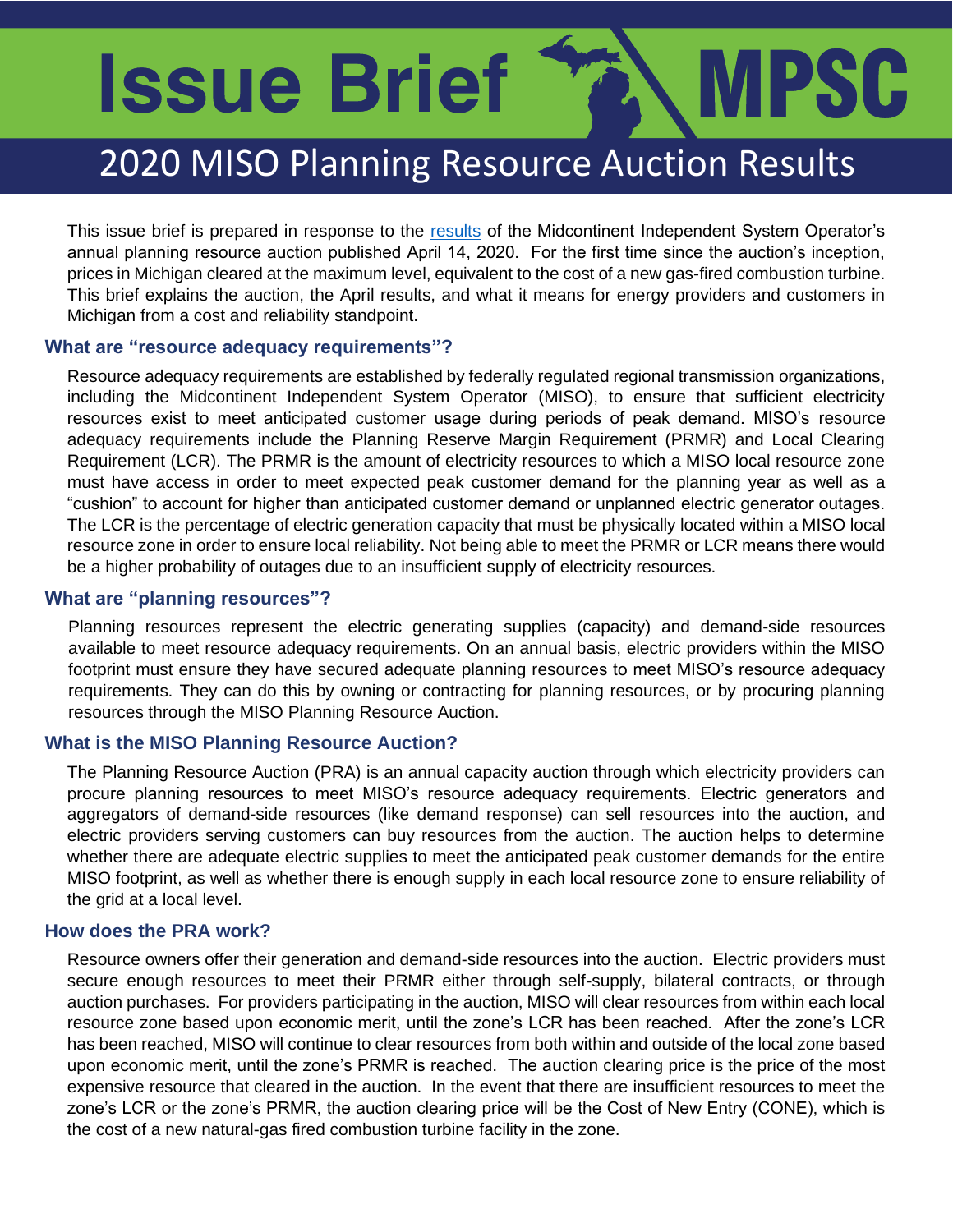### **What are the results of the 2020 MISO PRA?**

In Local Resource Zone 7, in which most of the Lower Peninsula of Michigan is located, an insufficient amount<br>of locally sourced planning resources cleared the auction, so Zone 7 did not meet its LCR. As a result, the There are ten local resource zones in MISO, nine of which had auction clearing prices around \$5.00/MW-day. In Local Resource Zone 7, in which most of the Lower Peninsula of Michigan is located, an insufficient amount auction cleared at CONE, which, for the 2020/2021 planning year, is \$257.53/MW-day.

# **Why did pricing in the 2020 MISO PRA for Zone 7 go to CONE?**

There were not enough generating resources in the zone to meet the LCR set by MISO. This was due to a combination of changes to the LCR calculation methodology by MISO, as well as changes to available supplies and forecasted customer demand. For the 2020 PRA, the Zone 7 capacity import limit (the amount of capacity that providers in the zone can plan to import) is lower than in previous years while zonal resources have decreased. The change in the capacity import limit is due primarily to adjustments in methodologies used by MISO to calculate resource adequacy requirements. The increase in the percentage of resources that must be physically located in Zone 7 played a significant role in setting the 2020 clearing price. For reference, MISO's LCR for Zone 7 requires over 99%of the generating resources needed to serve customers to be sourced locally from within this zone. While energy providers can purchase supplies from other zones through bilateral contracts or the auction, if there are not enough supplies locally to meet the LCR, the auction price goes to CONE.

### **What do the 2020 MISO PRA results mean for Michigan electric providers and customers?**

The financial effects of the auction will vary based on each electricity provider's actions and whether and how it participated in the auction. The impacts rest on whether the provider had sufficient local generation arranged to meet its requirements. The scenarios below illustrate this further.

- Scenario 1 Provider met all the resource adequacy requirements (including provider's proportional share of the LCR) upfront without participating in the auction. No impact.
- Scenario 2 Provider matched its supply with demand with 100% local supplies from within the zone. Revenue from auction offsets costs and it is a financial "wash."
- Scenario 3 Provider matched its supply with demand but all or some portion of its supplies are located *outside* the zone. Provider will *pay* the auction clearing price (CONE) on the amount not covered with local supplies, and for its generation that clears the auction in another zone, the provider will be *paid* that zone's clearing price (given lower prices in other zones, this will cost the provider the difference between the auction prices). For example, if the provider had a bilateral contract for 100 MW of capacity located in Zone 4, which cleared the PRA at \$5.00/MW-day, the provider in Zone 7 pays CONE for 100 MW, (\$9,399,845/year) but it is only paid \$182,500/year for its generation located in zone 4, costing the provider \$9,217,345/year.<sup>1</sup>
- Scenario 4 Provider did not have enough supply to meet demand and pays CONE for the amount of the difference. For example, provider needed to purchase an incremental 100 MW, which at \$257.53/MWday year equals \$9,399,845/year.

<sup>1</sup> In this scenario, the provider in Zone 7 has already entered into a contract for supply from Zone 4 in order to meet Michigan's capacity demonstration requirements under PA 341 of 2016. The Zone 7 provider then pays CONE for the 100 MW under contract (\$9,399,845/year) but receives a payment of the Zone 4 clearing price for the contracted capacity (in this scenario, \$182,500/year).

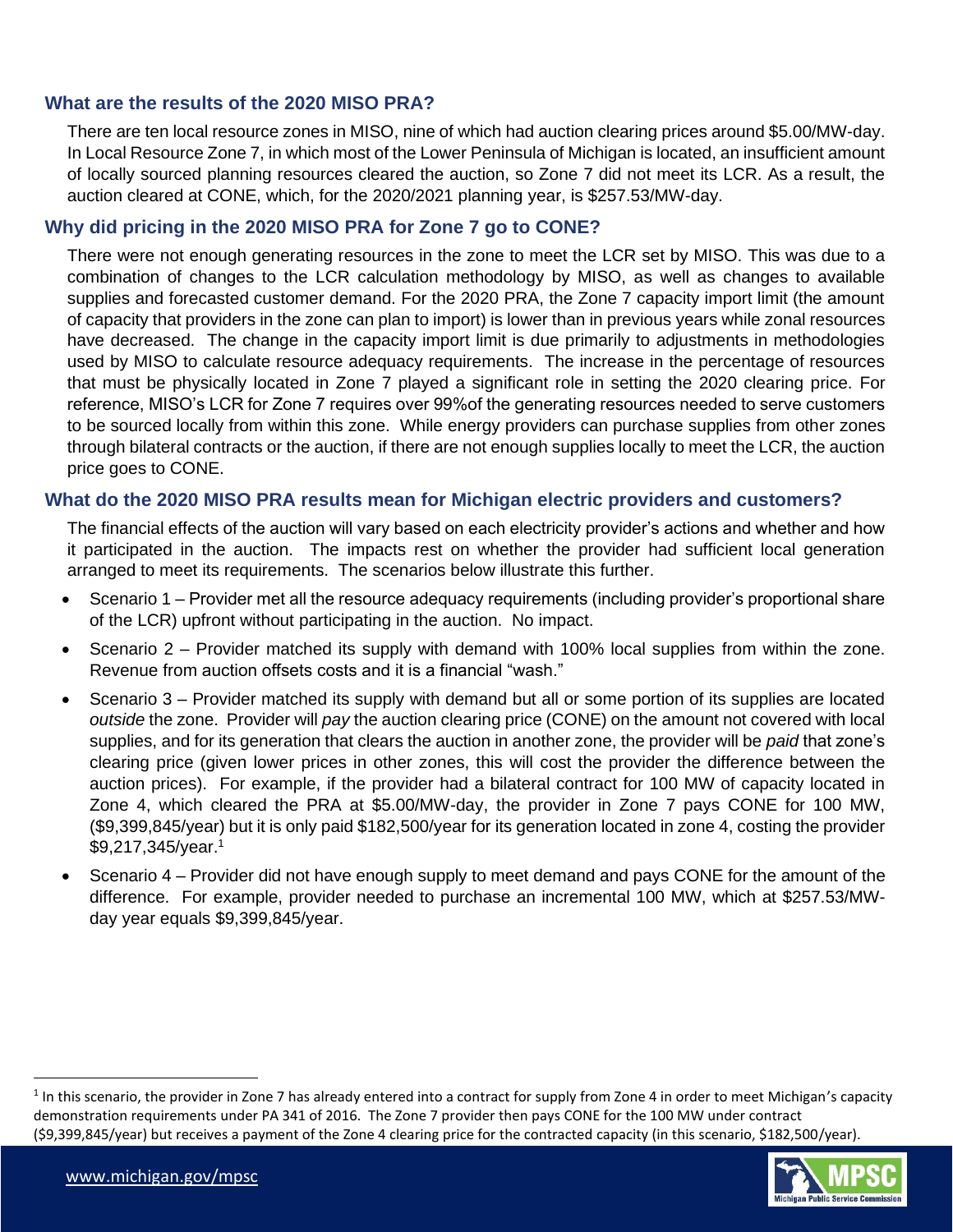# **If an energy provider pays the higher auction price, are these costs passed through to their enduse customers?**

MPSC-regulated utilities are evaluated for need and prudence as part of regular MPSC proceedings. If<br>actions on the part of a utility are not considered prudent, they may be disallowed, meaning that they are not It varies depending on the electric provider and other factors. Costs for the auction and purchased power for MPSC-regulated utilities are evaluated for need and prudence as part of regular MPSC proceedings. If recoverable in utility rates. The MPSC does not set rates for alternative electric suppliers or oversee contracts with their customers. Depending on the contractual provisions, some or all of the costs may be passed through to the customer or may be borne by the supplier.

#### **Can providers avoid these higher costs from the auction?**

Yes, as long as the requisite levels of local resources exist. By planning ahead to meet expected demand and sourcing supplies locally, providers can be shielded from the impacts of the auction. Under MISO's PRA, there is known risk in arranging supplies from outside the local zone. Some providers mitigate this pricing risk by arranging all or some portion of their supplies locally, whereas others may contract or own generation in other zones because it is less expensive even though they face risk of higher auction prices. Even if these providers pay higher prices for a few years until supplies increase so that the LCR is met, it may still be far less costly for providers to pay these prices on a temporary basis than building and owning local generation over the long term (e.g., 30 year life).

# **Why didn't the new resource adequacy requirements put in place by the MPSC based on the 2016 energy laws avoid the 2020 MISO PRA going to CONE?**

While the MISO PRA and the PA 341 resource adequacy provisions are complementary in ensuring Michigan has adequate generating resources in the near- and long-term, they operate under different timeframes and structures. Michigan energy providers are required to meet MISO's resource adequacy requirements for the upcoming planning year, many of which participate in the annual MISO PRA to do so. Near-term factors affect the year-ahead auction results, including MISO's calculation of the LCR and changes in the near-term availability of generation supplies. At the same time, Michigan energy providers are required to comply with the state's resource adequacy provisions enacted under PA 341, which require providers to demonstrate they own or contract for adequate resources to serve customer needs four years in the future. The MPSC established a forward locational requirement in [Case No. U-18444,](https://mi-psc.force.com/s/case/500t0000008eg3zAAA/in-the-matter-on-the-commissions-own-motion-to-open-a-contested-case-proceeding-for-determining-the-process-and-requirements-for-a-forward-locational-requirement-under-mcl-4606w) which would have required all electric providers to demonstrate that a portion of their resources was sourced locally, but this requirement was stayed due to outstanding litigation. See [Local Clearing Requirement, 2020](https://www.michigan.gov/documents/mpsc/LCR_SC_Ruling_Issue_Brief_687462_7.pdf) Michigan Supreme Court Decision Issue Brief

# **If the MPSC's forward locational requirement had gone into effect and was not stayed due to outstanding litigation, would Zone 7 have cleared at CONE in the 2020 MISO PRA? Could this have been avoided?**

Clearing at CONE could not have been avoided in this instance. In late 2017 and early 2018, when Michigan providers were submitting capacity demonstrations, MISO's projected LCR for Zone 7 for planning year 2020- 21 was 20,717 Zonal Resource Credits (ZRCs – a measure of generating capacity used for MISO's planning purposes). Michigan providers demonstrated 22,074 ZRCs of owned and contracted generation physically located within Zone 7, exceeding the LCR. Michigan providers, in aggregate, met the projected LCR without having a forward locational requirement in place. In late 2019, MISO's projected LCR increased to 21,850 ZRCs for Zone 7. That's more than a 1,000 ZRC increase in Zone 7's LCR which was published less than 6 months prior to the PRA. While Michigan providers originally demonstrated slightly higher amounts of local resources just two years ago, a small portion of those ZRCs no longer exist or did not meet MISO's capacity accreditation requirements, which have recently changed. These factors led to a very small shortage of local resources in the PRA, compared to LCR, resulting in capacity priced at CONE.